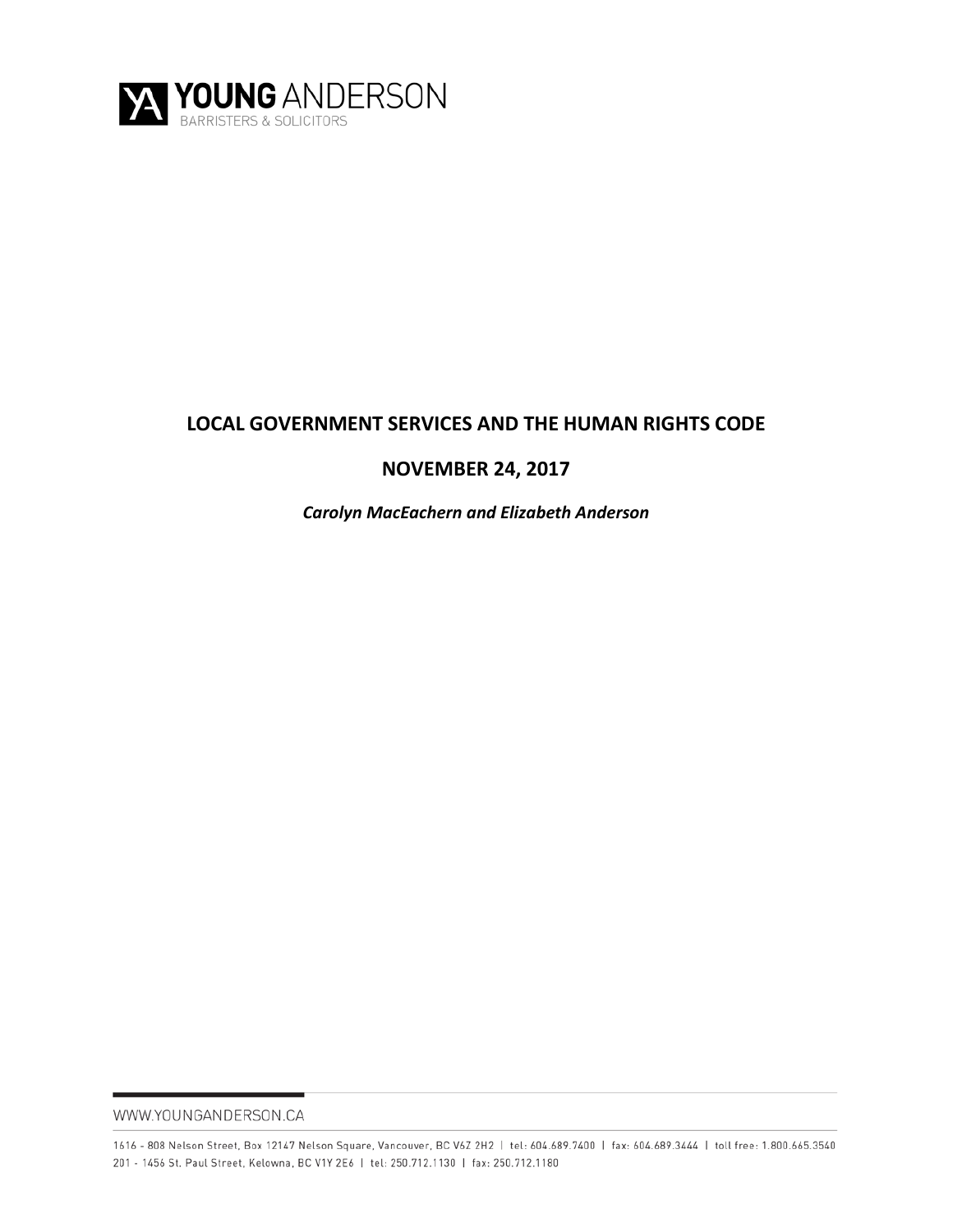#### **LOCAL GOVERNMENT SERVICES AND THE HUMAN RIGHTS CODE**

#### **I. INTRODUCTION**

This paper is an update to the 2011 seminar paper "Local Government Services – Striking the Accommodation Balance". Local governments provide various services to members of the public and those services must be provided in a non-discriminatory manner in accordance with Section 8 of the *Human Rights Code* (the "Code"):

Discrimination in accommodation, service and facility

8 (1) A person must not, without a bona fide and reasonable justification,

> (a) deny to a person or class of persons any accommodation, service or facility customarily available to the public, or

> (b) discriminate against a person or class of persons regarding any accommodation, service or facility customarily available to the public

because of the race, colour, ancestry, place of origin, religion, marital status, family status, physical or mental disability, sex, sexual orientation, gender identity or expression, or age of that person or class of persons.

(2) A person does not contravene this section by discriminating

(a) on the basis of sex, if the discrimination relates to the maintenance of public decency or to the determination of premiums or benefits under contracts of life or health insurance, or

(b) on the basis of physical or mental disability or age, if the discrimination relates to the determination of premiums or benefits under contracts of life or health insurance.

"Accommodation", "service" and "facility" are not defined in the Code and generally there is little distinction made between these three terms. The Human Rights Tribunal has interpreted these terms broadly and therefore, a wide range of activities fall within the scope of section 8, including bylaw enforcement and approval of development permits.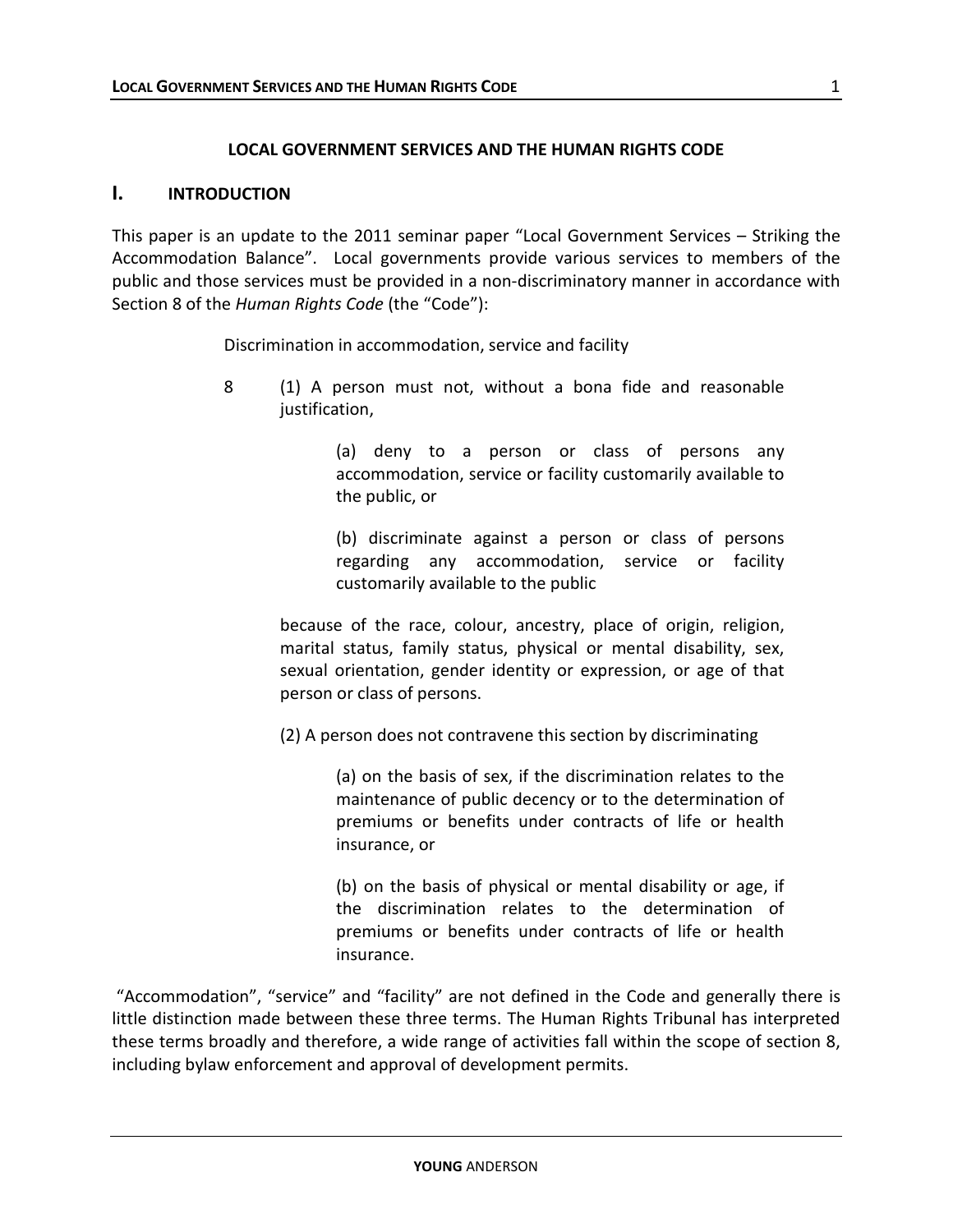We will review the cases that have been decided by the Human Rights Tribunal since 2011. These cases generally fall into three categories:

- 1. Zoning, Development Permits and Accessibility
- 2. Recreation
- 3. Bylaw Enforcement and Policing

These cases illustrate the range of local government services being challenged by members of the public.

### **II. ZONING, DEVELOPMENT PERMITS AND ACCESSIBILITY**

Local government zoning bylaws and development permits have been challenged in human rights complaints. These complaints often result from the enforcement of the zoning bylaw against the complainants. In the cases discussed below, the local governments applied to have the complaints dismissed prior to a hearing, and were mostly successful.

In *Penrose obo others v. City of Kelowna and others*, 2016 BCHRT 191, Penrose filed a complaint on behalf of her husband, Mr. Penrose, alleging that the Respondents had discriminated on the bases of physical disability*.* The Penroses argued that the City failed in its duty to accommodate Mr. Penrose, a paraplegic, by refusing to provide an exemption to the City of Kelowna's Zoning Bylaw which prohibited parking vehicles in the front yard setback of a residential property. Mr. Penrose gave evidence that he needed to be able to park his vehicle close to his front door. In response to this complaint, the City argued that the Penroses should have applied for a Development Variance Permit ("DVP"), which they refused to do, and that Mr. Penrose was able to park close to his front door in his drive way.

Mr. Penrose's wife and daughter also complained to the Tribunal citing the City's failure to accommodate in relation to their parking needs in front of their house, which included asthma, vertigo, and various types of pain. However, the Tribunal noted that there was no evidence that they applied for accommodation from the City or that they suffered an adverse impact from the enforcement of the City's Zoning Bylaw.

The City's application to dismiss was successful as the Tribunal found that there was no reasonable prospect that it would succeed. There was no indication that applying for a DVP would have been discriminatory. Further, any negative impact on Mr. Penrose arose not from the Zoning Bylaw, but from the number of vehicles that the Penroses chose to park at their property. The Tribunal concluded that the Penroses could have, without violating the Zoning Bylaw, parked two vehicles in their garage, plus two vehicles in front of their garage, plus a vehicle on the side of the house opposite to their front yard setback. The Penroses had multiple ways of parking their vehicles that would not have violated the Zoning Bylaw and would not have resulted in hardship for Mr. Penrose.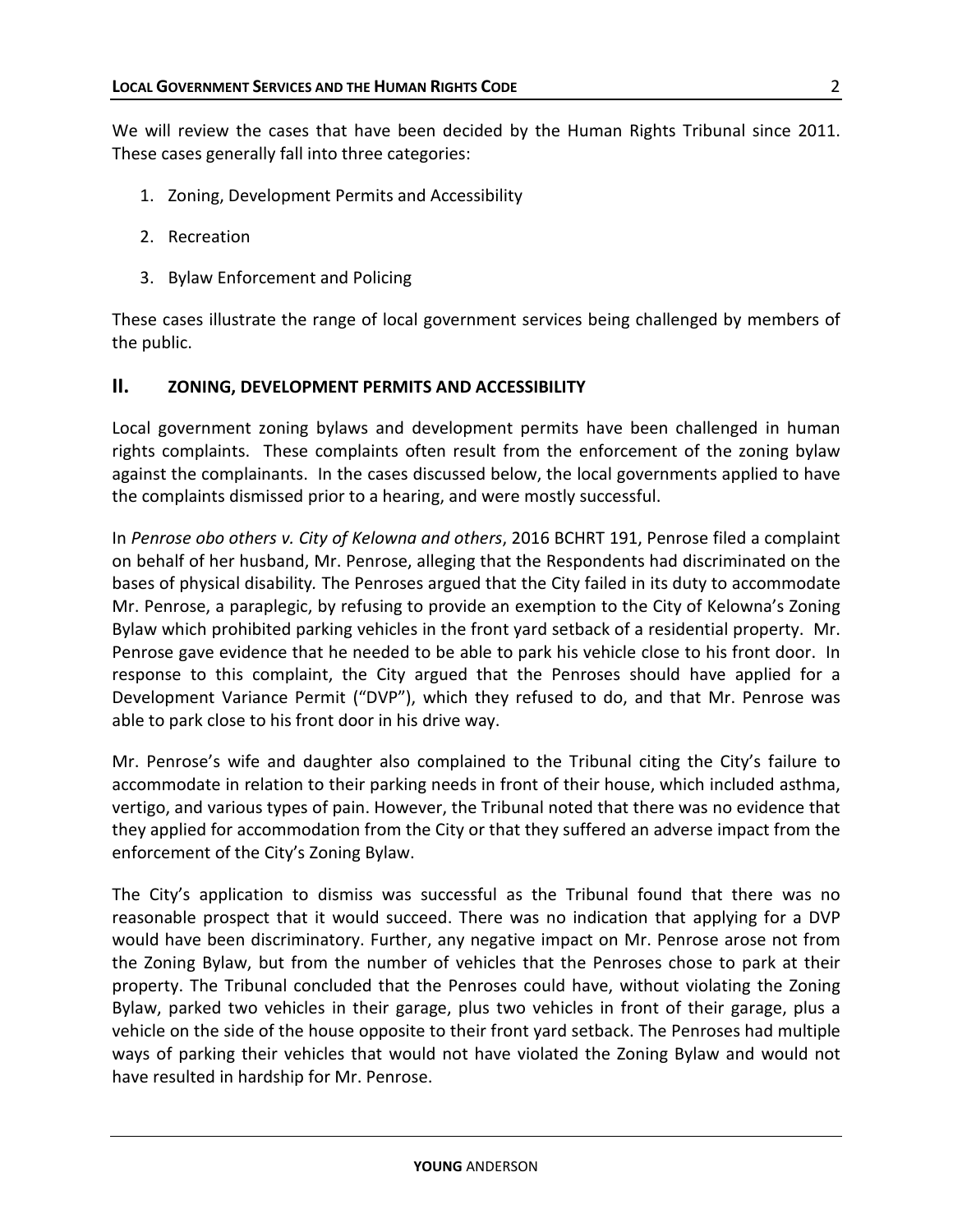In *Gill obo Gill v. Delta and Others,* 2014 BCHRT 28, Gill, who had been in a car accident that left her physically disabled and in a wheelchair, complained that Delta violated s. 8 of the *Code* by enforcing its bylaw concerning the amount of pavement allowable on residential properties in a manner that was discriminatory. At Gill's home, her family had undertaken renovations to their yard in order for her to be able to access transportation, such as Handi-Dart. Due to the property being uneven, Gill needed pavement to get to the front of the house safely.

Delta had a Zoning Bylaw that restricted the total amount of impermeable surface permitted on a residential lot to not more than 60% of the lot. Delta also had a Boulevard Maintenance Bylaw requiring land owners to maintain the boulevard fronting their land. A bylaw inspector saw an unlicensed business operating out of Gill's home and observed that it appeared that in excess of 60% of the uncovered area of the property was being paved, in violation of Delta's Zoning Bylaw. This bylaw inspector then requested that another bylaw officer attend the property to help with measurements.

The two bylaw inspectors attended the house, measured the paved surface, and then spoke with Gill's brother, informing him that the property was in violation of both the Zoning Bylaw and the Boulevard Maintenance Bylaw, as it was in excess of the maximum allowance and partly covered City property. Gill was advised of the area of pavement that would need to be removed to bring the property into compliance with the bylaws. Gill eventually obtained an extension of time in which to remove the pavement, but never removed it.

In its application to dismiss the complaint, Delta argued that the property remained in violation of the Zoning Bylaw, but noted that they had taken no further enforcement action against Gill. They also argued that Gill's disability was not a factor in their decision to require the property to be in compliance with the bylaws.

The Tribunal denied Delta's application as it could not conclude that Gill had no reasonable prospect of establishing *prima facie* discrimination. Gill had suffered adverse consequences as a result of the threat of bylaw prosecution. Further, there was a legitimate dispute about whether or not Delta had reasonably accommodated Gill. Therefore, the Tribunal concluded that these issues must be decided at a full hearing.

The Tribunal came to the opposite conclusion in *Iler v. Delta*, 2015 BCHRT 47, which also involved the enforcement of Delta's Zoning Bylaw and dismissed the complaint against Delta as having no reasonable prospect of success. This case involved a representative complaint that the Tribunal described as persons with a disability (addiction) participating in the VisionQuest program and formerly residing at the North Delta Inn.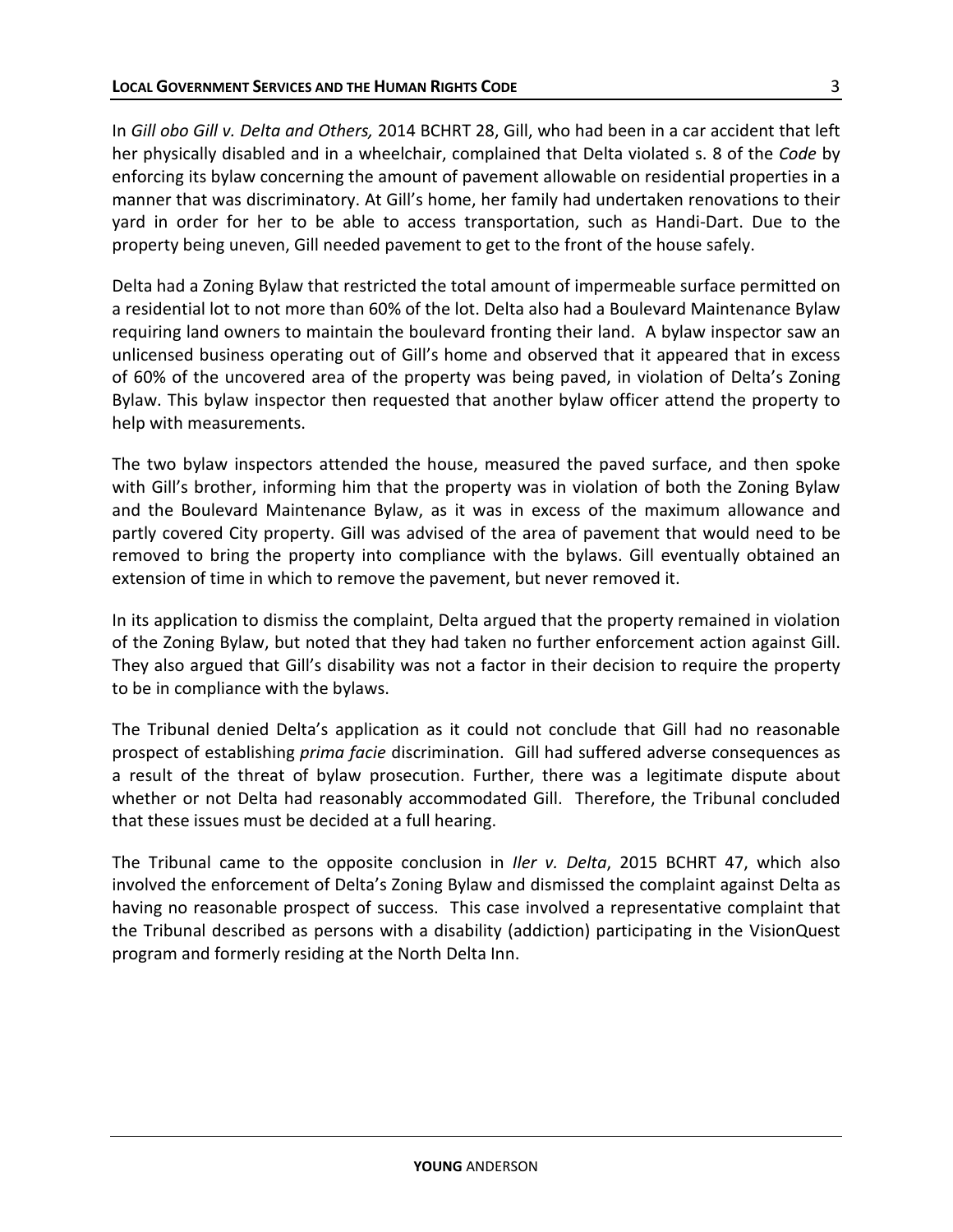VisionQuest was a long-term treatment centre for those with addictions. The representative complainants were individuals who had been incarcerated and released from that incarceration on the express condition that they attend and successfully complete a drug rehabilitation program provided by VisionQuest. Prior to this complaint, VisionQuest was planning to operate a recovery house at the North Delta Inn. When the Delta Police learned of this, they advised Delta.

Delta determined that this use of the North Delta Inn was not in compliance with its Zoning Bylaw because the applicable zoning did not permit the operation of a recovery facility. Delta assigned a bylaw inspector to investigate and the bylaw inspector determined VisionQuest was operating a recovery house at the North Delta Inn in contravention of the Zoning Bylaw.

In the application to dismiss this complaint, Delta argued that VisionQuest could have carried out its operations in Delta either by applying for an amendment to the Zoning Bylaw or by locating a suitable alternative premise which was properly zoned. Furthermore, Delta argued that there was no nexus between the enforcement of its bylaw and the Complainants' disability. The Tribunal ultimately concluded that Delta's conduct was because the Zoning Bylaw was being violated, not the fact that the representative complainants had addiction issues.

In *Riddle v. Town of Gibsons*, 2017 BCHRT 148, Riddle filed a complaint against Gibsons, alleging discrimination on the basis of physical disability in relation to a development permit that was issued for a large development that included a hotel and condominiums (the "Development"). Part of the Development involved the closure of a road that led to the waterfront of the Town's harbour (the "Road"). Riddle alleged that the issuance of this development permit and the resulting construction of the Development would negatively affect her access to a portion of the Town's waterfront that she accessed by car via the Road. Gibsons applied to dismiss the complaint as having no reasonable prospect of success*.* 

Riddle is a resident of Gibsons with a disability that limited her ability to walk far distances before being affected by severe pain. She gave evidence that she would often drive to the waterfront and park her car to "enjoy peaceful contemplation of the natural beauty of Gibsons Harbour and the panoramic views". Riddle claimed that the Development would render it impossible for her to access the waterfront at her preferred location by car.

Gibsons argued that the Development would improve accessibility to the waterfront for Riddle and all members of the public, including those with disabilities, given various features of the Development such as a smooth, accessibly graded, pedestrian seawall, accessible parking spots, seating and viewing options. Further, Gibsons noted that there were other access points that Riddle could use to access the waterfront.

The complaint was dismissed by the Tribunal as having no reasonable prospect of success*.* The Tribunal considered the extent to which Riddle's concerns were personal nature rather than related to her disability and the evidence provided by Gibsons regarding improved access to the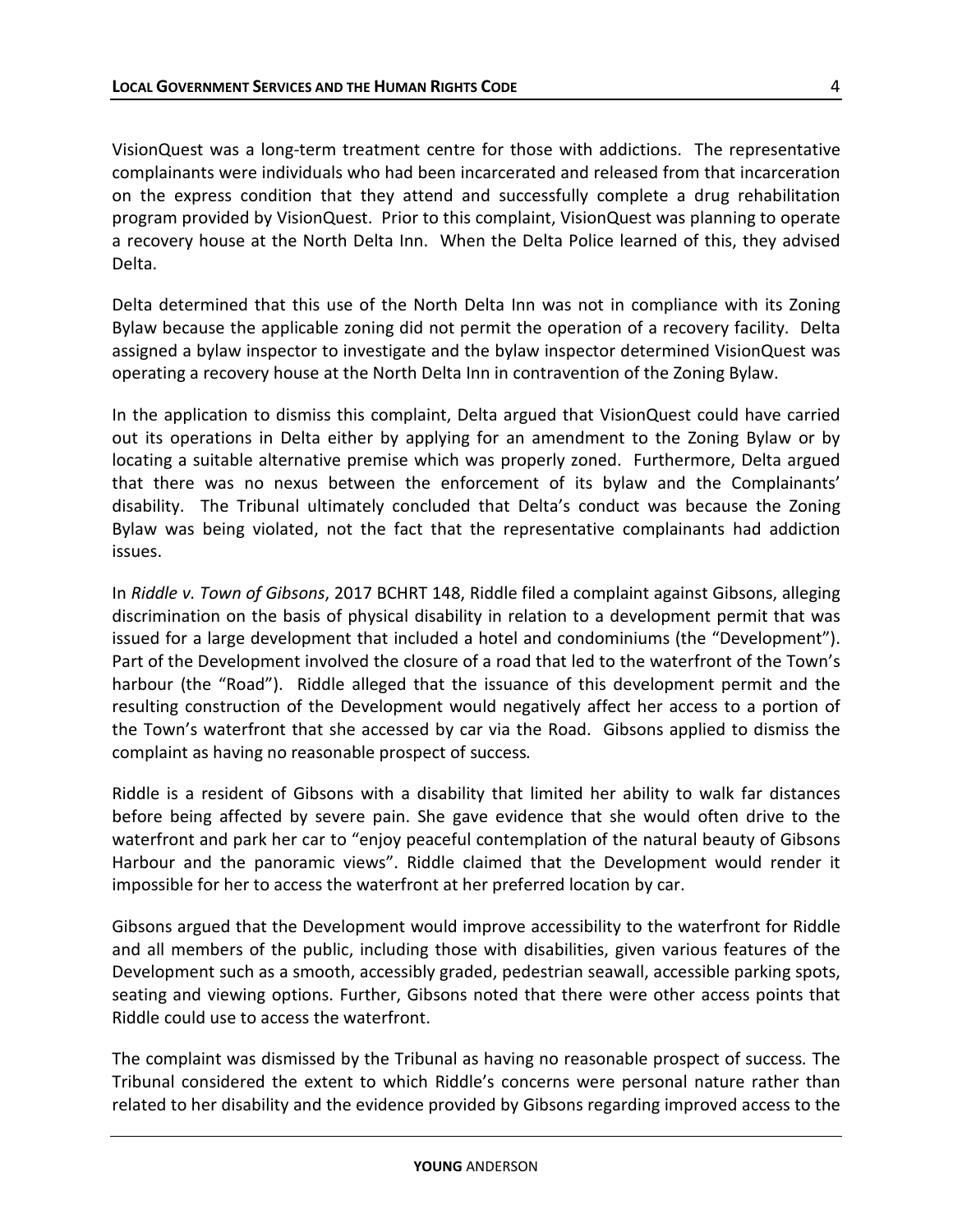waterfront access at the Development. The Tribunal concluded that the approval of the Development and closure of the Road would not adversely affect Riddle in such a significant way as to trigger the protections of the Code.

The Tribunal also concluded that, if Riddle had established discrimination, Gibsons had reasonably accommodated Riddle, both through its process of ensuring accessibility to people with disabilities and because Gibsons is entitled to prioritize greater accessibility to a service for a greater number of people.

Riddle has filed a judicial review of this decision, which is expected to be heard by the BC Supreme Court in 2018.

In *Basic v. City of Vancouver and another*, 2015, BCHRT 155, Basic filed a complaint alleging that the City discriminated against him based on physical disability*.* Basic was a public advocate who regularly attended the Vancouver Law Courts. He was concerned that the wheelchair ramp at the corner of Howe and Smithe Streets required him to move his mobile device into oncoming traffic in order to gain access. Basic contacted the City about this issue and was advised that a request had already been received to modify the ramp, and that work would be beginning in early 2014.

The work on this corner was delayed due to road work issues and the City decided to include this work as part of the Howe Street reconstruction project in 2015. The ramp modification was completed in May 2015. Prior to these modifications, the ramp had been constructed to previous design standards.

The City applied to dismiss the complaint as having no reasonable prospect of success, arguing that a reasonable accommodation was available to Basic at all times before the ramp modifications were completed. The City also provided evidence of the number of corners in the City that required upgrades, which in June 2015 was approximately 8,000.

The complaint was dismissed by the Tribunal as the City had reasonably accommodated Basic. Prior to the modification of the ramp at issue, Basic was able to use a detour to cross the intersection and the City prioritized the ramp modifications requested by Basic.

## **III. RECREATION**

Municipal recreation services are frequently met with challenges under the Code. The below decisions deal with preliminary applications for dismissal, based either on the fact that the complaint has no reasonable prospect of success or that it has been filed out of time. The Tribunal has taken a strict approach to disallowing late-filed claims, applying a stringent standard to arguments about continuing contraventions.

In *Teneyck v. City of Vancouver and another,* 2016 BCHRT 86, Teneyck filed a complaint alleging discrimination on the basis of sex. He had been denied the use of a weight training room at Ray-Cam Co-operative Centre ("the Centre") between the hours of 1:00 and 3:00 pm, because this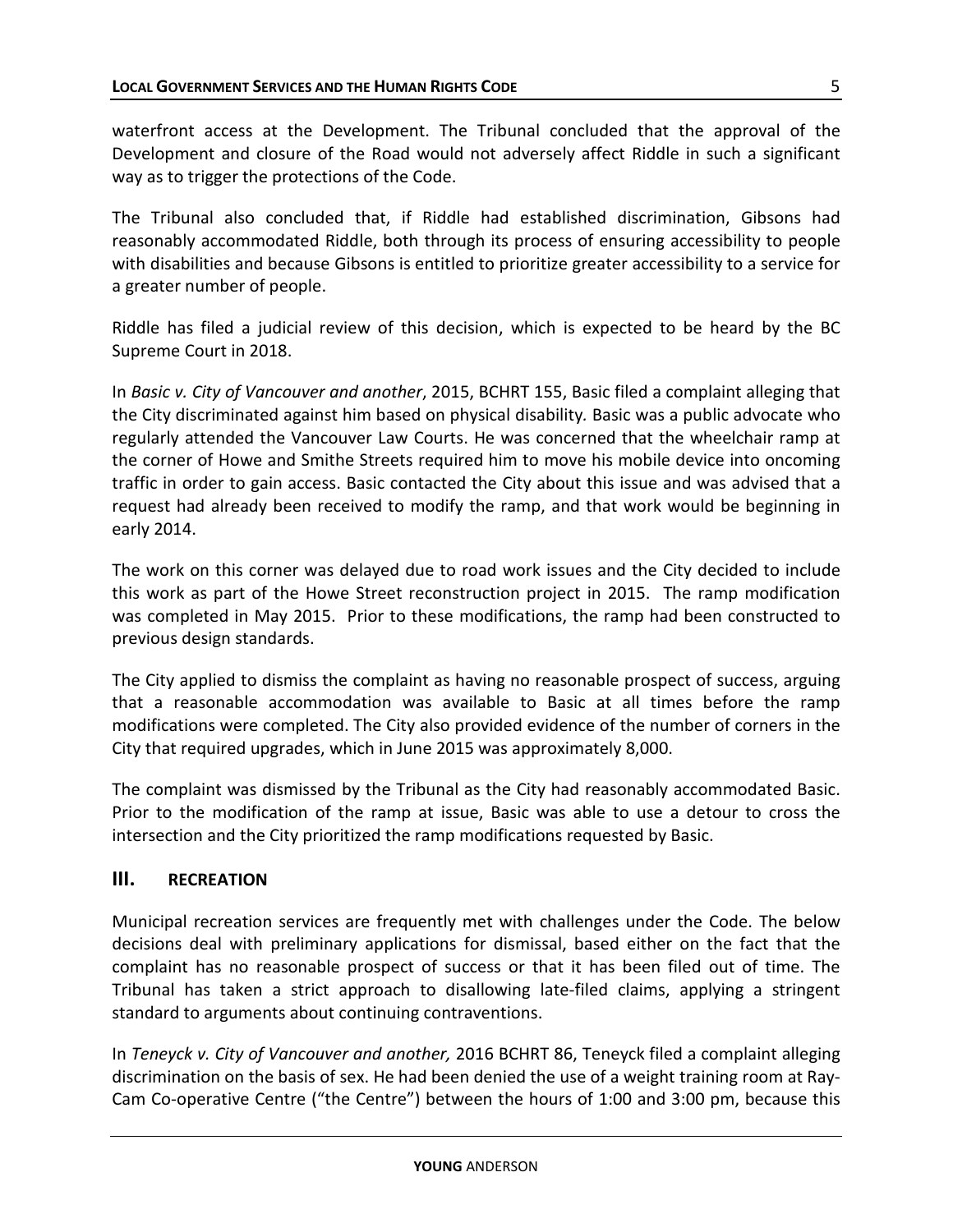timeslot was reserved for women. Teneyck argued that he needed to work out in that timeslot because another patron who had verbally abused and threatened him worked out in that facility between 9:30 and 1:00 pm.

The City applied to dismiss the complaint on the basis that it had no reasonable prospect of success. The City argued that male persons had access to the Ray-Cam Fitness Centre during the vast majority of the fitness centre's operating hours, seven days per week, and that there were other reasonably proximate fitness facilities available for male use. The City also argued that the reservation of a women's-only time block constituted an effort to balance the interests of all of its patrons appropriately, given that the population served by Ray-Cam was particularly vulnerable to negative male/female interactions.

The Tribunal dismissed the complaint, finding that although denial of access to the weight room during that time slot was based upon gender and that it could be considered an adverse effect, the City's decision was based upon a bona fide and reasonable justification, being the goal of providing vulnerable women with a safe environment in which to exercise as part of ongoing efforts to improve the health of these women. The women-only workout time was part of a partnership with the Women's Hospital in developing health programs for vulnerable women in the Downtown Eastside of Vancouver, including fitness programs.

Furthermore, the Tribunal found that the true issue appeared to be with the other abusive patron and the morning time slot, and not the women-only times. The alleged abuse or bullying was unfortunate, but did not appear linked to any protected ground under the Code.

In *Roblin v. City of Surrey,* 2016 BCHRT 131, Roblin filed a complaint under s. 8 of the *Code*, alleging discrimination on the basis of physical disability. Roblin accompanied his son to swimming lessons at a City pool, but refused to remove his shoes while walking on the pool deck, contrary to the pool's hygiene policy. Several occurrences of this behaviour took place, culminating in an incident in February where he informed a lifeguard that he had a severe toe infection that would be aggravated by any contact with pool water. At that point, the City Manager issued a decision letter banning Roblin from its facilities for one month for a breach of the City's Code of Conduct for Facilities. The City alleged that Roblin was banned for his hostile and aggressive behaviour.

The complaint was filed outside the six-month limitation period, so the Tribunal sought submissions from the parties concerning the complaint's timeliness. Whether it is in the public interest to accept a late-filed complaint is a fact and context specific enquiry, wherein the Tribunal considers a non-exhaustive list of factors, including the length of the delay, the reasons for the delay, and the public interest in the complaint itself.

Roblin argued that he failed to file the complaint within the limitation period because he was afraid of recourse from the City. The Tribunal found that Roblin had not provided any evidence to suggest that his fear of retaliation would be justified, and absent exceptional circumstances, the fear of a potential retaliation cannot generally provide public interest grounds to accept a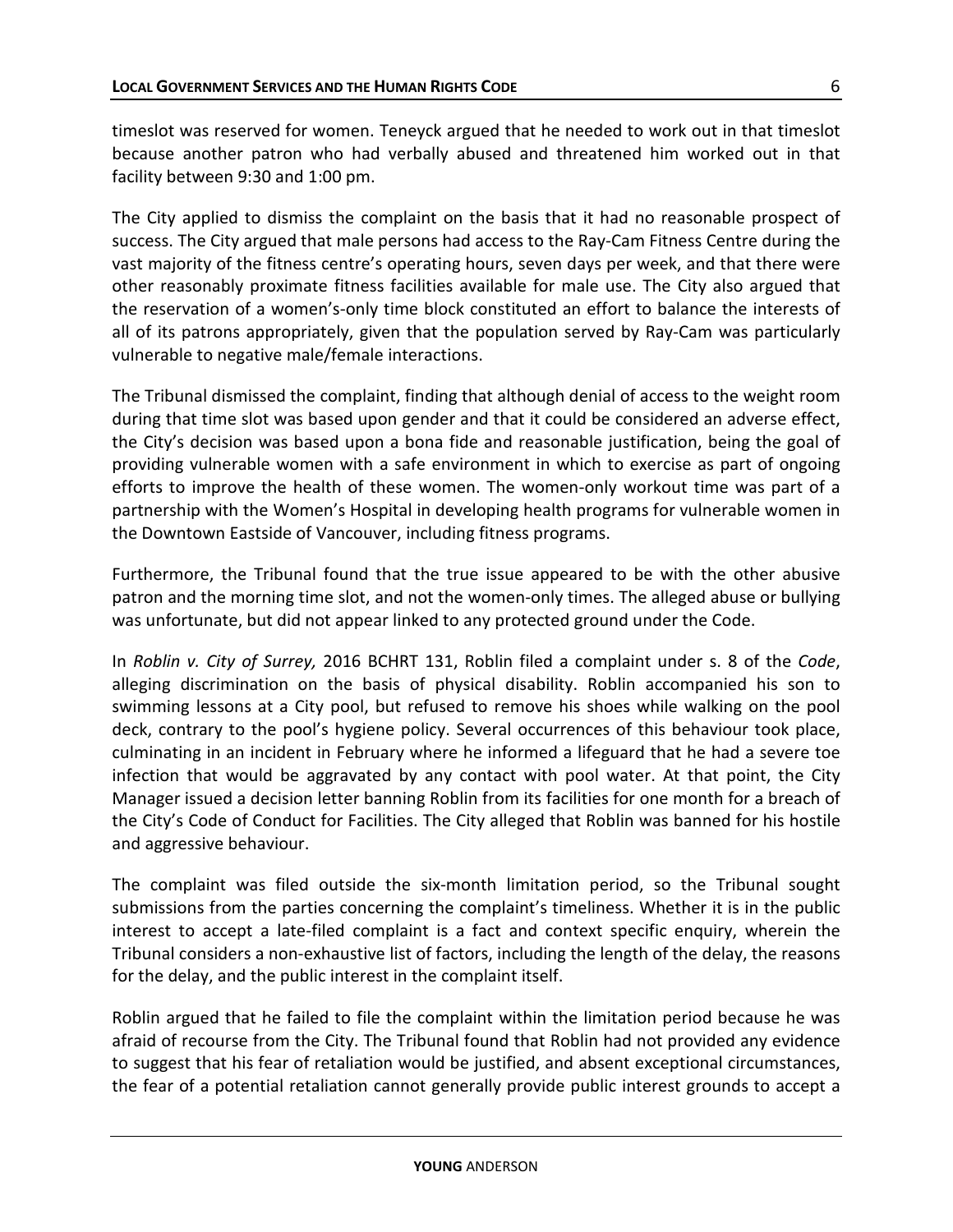late-filed complaint, especially when balanced against the concern that allowing a complaint such as this to proceed would encourage other potential complainants to file late. The Tribunal ultimately declined to accept the complaint for filing, on the basis that it was not particularly unique, and disclosed no public interest reason for allowing a late filing.

In *Rafieyan v. City of Coquitlam and another*, 2012 BCHRT 310, the complaintant alleged that the City and a City employee discriminated against him on the basis of age, sex and physical disability, contrary to s. 8 of the *Code.* Rafieyan's complaint centred on the recreational volleyball games that he attended at the City's community centres. The basis for the discrimination complaint was Rafieyan's allegation that, on one occasion, another male player swore at him and became aggressive, and that the City employee took no action; and also, this employee was unfairly confining Rafieyan to the recreational courts rather than permitting him to play in the competitive games, culminating with a request that Rafieyan not attend the Wednesday night games which were intended to be competitive only, in contrast to the Tuesday and Thursday games which were for all skill levels .

The City's evidence was that as volleyball supervisor, the employee's duties included organizing the players so that persons of similar ability play on the same court, and that the purpose of doing so was to ensure players enjoy the game and avoid injury; as a result, the employee routinely moved players from one court to another based on skill level. The employee did advise Rafieyan on two occasions not to attend the competitive volleyball sessions because he did not believe that Rafieyan had the requisite skill level; but the employee also provided Rafieyan with tips and advice on volleyball skills, including recommending that he not kick the ball, to help improve his skills and reduce the risk of injury to himself or other players.

The employee had also spoken to his supervisor about the incident of aggression between Rafieyan and the other player, and the manager followed with an investigation that determined the employee had in fact intervened and separated the two, with the result that the other player left. The manager also met with the player accused of swearing and acting aggressively and advised him not to use profanities while playing. The manager also met with Rafieyan after he complained to the City about the employee. Rafieyan requested that the employee be fired and suggested that an independent expert be brought in to assess Rafieyan's volleyball skills; the City declined, but did add an extra beginner volleyball program and changed the Wednesday session from competitive to all-level.

The complaint was dismissed based on having no reasonable prospect of success, since there was no factual foundation upon which a reasonable inference could be made that discrimination had occurred on the basis of a prohibited ground. The City confirmed that Rafieyan was not precluded from attending any particular session and had provided a reasonable, non-discriminatory explanation for the assignment of players, both male and female, to different courts based on skill level.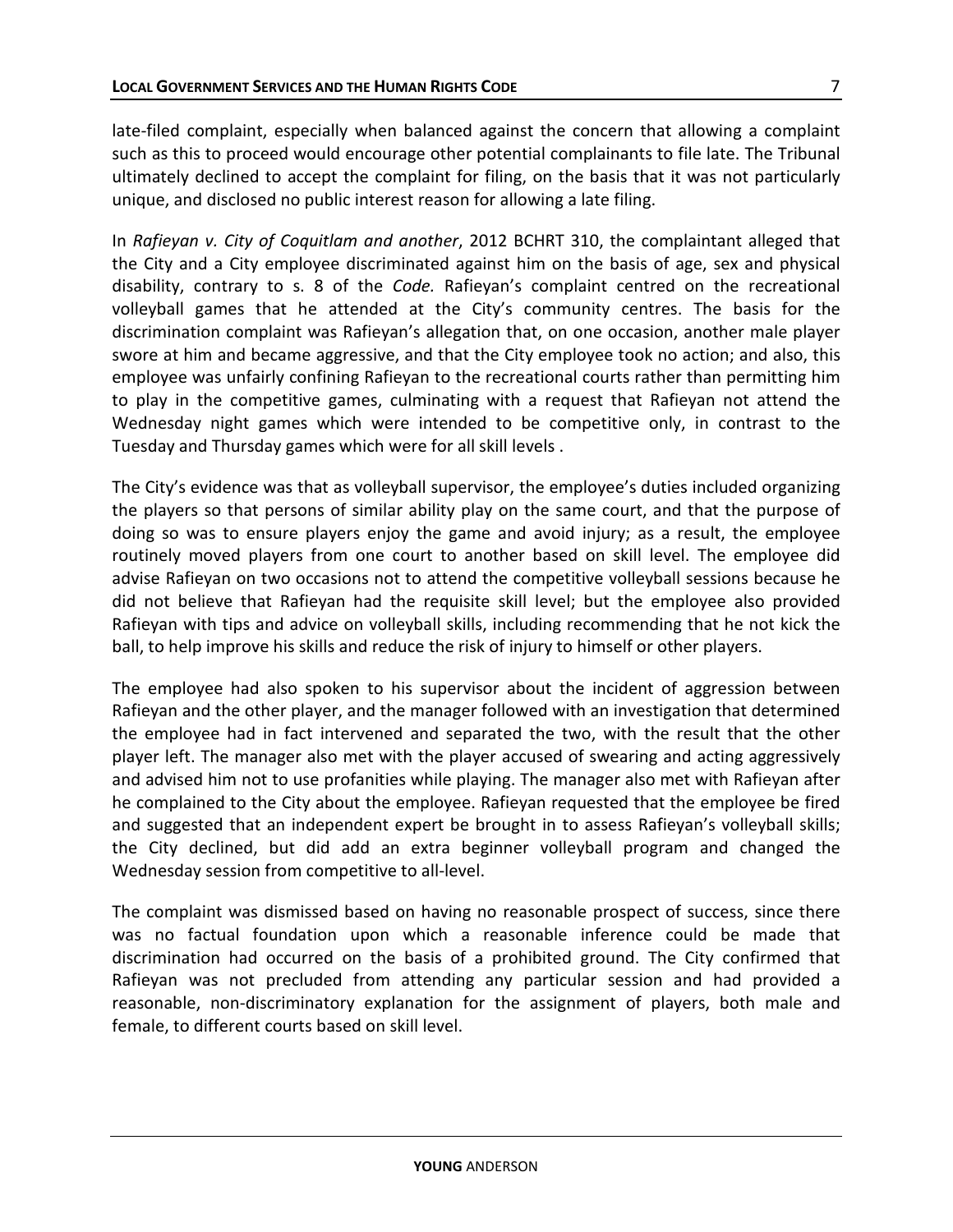*Peeters v. City of Vernon and another,* 2011 BCHRT 246, also addressed the issue of whether or not to accept a complaint for filing outside of the limitation period. Peeters filed a complaint against the City of Vernon and the North Okanagan Regional District, alleging discrimination on the basis of physical disability*.* 

Peeters, a cancer survivor, had been advised by his doctor not to use the sauna at the Vernon Aquatic Centre because the sealant used by the City could produce "cancer causing gases". Peeters advised the City of his issues with the sauna, and the City responded by engaging an environmental consulting firm to conduct a "total volatile organic compound" assessment of the sauna. The consultant found that the gas concentrations measured well within the recommended levels set out in provincial and federal regulations. When these results were communicated to Peeters, he responded by saying that the provincial and federal regulations were irrelevant to his cancer and not acceptable with the Cancer Society.

Peeters claimed that this was a continuing contravention, because the sauna was, in his submission, still toxic. The Tribunal wrote that this argument did not support a finding of a continuing contravention, which requires a "succession or repetition of separate acts of discrimination of the same character". There must be a timely act of discrimination which could be considered a separate contravention of the *Code*, and not merely one act of discrimination with continuing consequences.

No reasonable explanation for the almost nine-month delay was provided, and the Tribunal concluded it was not in the public interest to accept the complaint in these circumstances. Peeters had not provided sufficient support for his allegation that there were on-going safety concerns, nor provided sufficient reasons why proceeding with his complaint raised a unique issue that may advance the purposes of the Code.

*Complainant P v. Vancouver Board of Parks and Recreation and another*, 2015 BCHRT 72, involved an application to dismiss a complaint alleging discrimination in the provision of services on the basis of physical disability. Specifically, P alleged that he was discriminated against in relation to his access to and use of the Respondents' Aquatic Centre and its facilities.

P required the use of a mechanical lift chair and staff assistance to enter and exit a swimming pool, and to utilize the centre's dressing rooms and showers. He claimed that from time to time, he had been refused necessary staff assistance at the Aquatic Centre.

The Respondents responded that although P could partially bear his own weight when he first began to use the facility, his condition had progressed to the point of being non-weight bearing and he required significantly more assistance in transferring from his mobility device to the lift chair, an operation which now needs up to three people to help him transfer to the lift chair and at least two persons to reverse the process, and that this put Aquatic Centre staff at risk of injury. The Respondents remained willing to have staff help P with the lift chair but explained that he needed to bring his own assistance for the transfer. Alternate venues with pool ramps were also identified.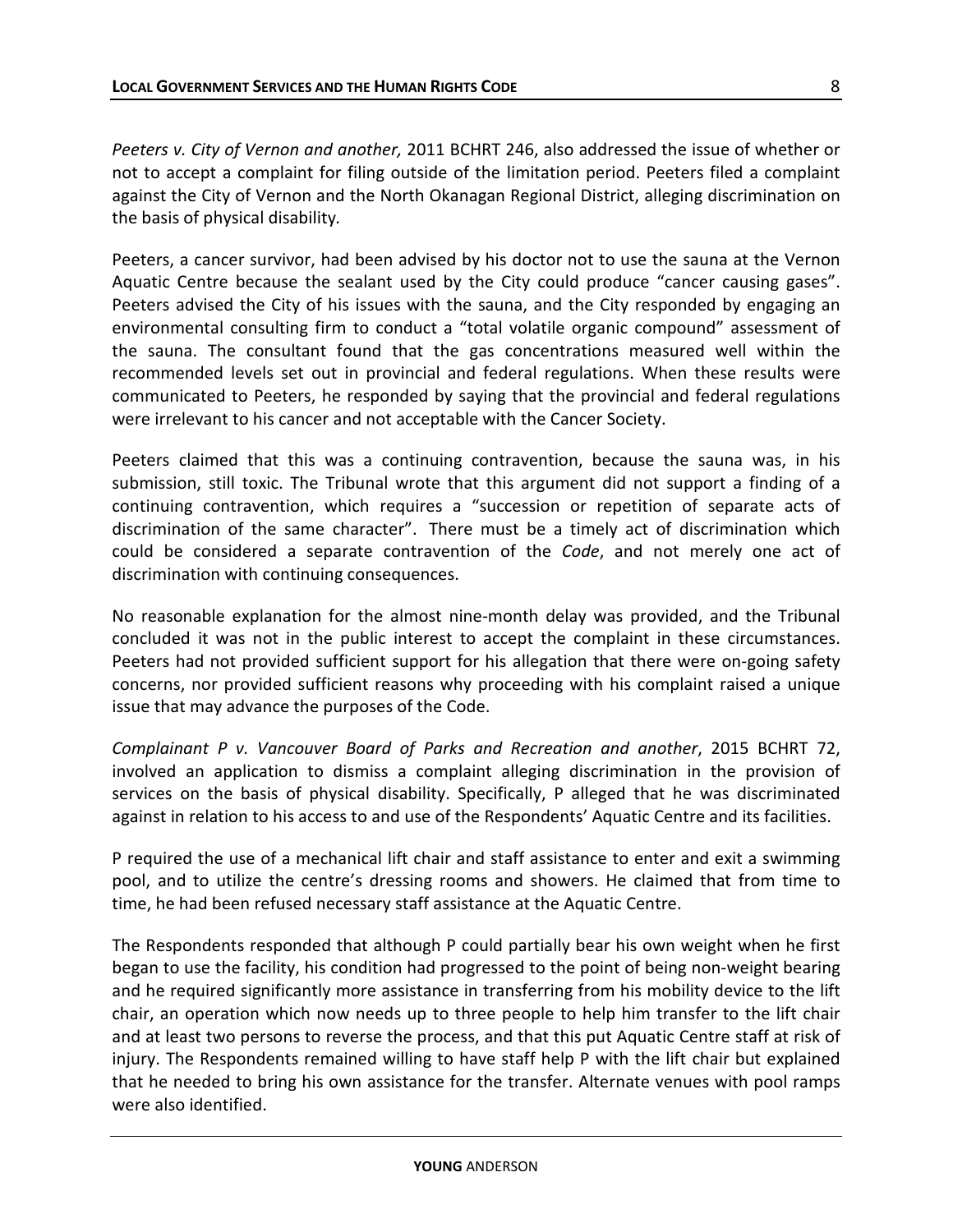The application to dismiss was brought on the basis of both having no reasonable cause of action and being filed out of time. Given that several discrete incidents of staff refusal had occurred, the Tribunal accepted the complaint as an instance of a continuing contravention.

The Respondents argued that P was not denied access to the service of a public swimming pool, since he was offered access to alternative pool venues which were fully equipped to accommodate his disability. He rejected these, insisting on using the pool at the Aquatic Centre and demanding that it meet his needs. The Respondents also argued that P was not denied access to the pool in question, but only denied the specific assistance of staff lifting him because he was unable to bear his own weight, which was not a service customarily available to the public. Finally, the Respondents argued that refusal of the service of lifting P was justified on legitimate staff safety concerns, which must be balanced against P's preferred accommodation, and pointed to the fact that similar "no lift" policies are applied in hospitals and other facilities. The Respondents submitted that staff are not required, under the *Code*, to put themselves at serious risk of personal injury in order to accommodate a disability.

P submitted conflicting evidence about the degree to which he could bear his own weight and the level of staff assistance he needed to enter and exit the pool, and claimed the complaint was not about the access to public swimming pools generally, but rather about access specifically to the Aquatic Centre.

The Tribunal noted that the phrase "service customarily available to the public" must be interpreted in a broad, liberal, and purposive manner, and that while it was possible that the existence of accessible services at another facility might result in a conclusion that there is no discrimination at a particular facility, that conclusion would depend on the Respondents establishing that accommodating P at the facility of his choice would constitute undue hardship.

The Tribunal also refused to conclude that "lifting" was appropriately defined as the service at issue, since if the accommodation sought is characterized as the service, this would relieve service-providers of providing meaningful access to persons with disabilities who require accommodation.

Given the conflict of the evidence in the level of help the Complainant required, no decision could be made since this factual dispute was of defining importance to this complaint. This was because it went to the core of the Respondents' defence that P was accommodated to the point of undue hardship on the basis of legitimate and serious staff safety concerns. The resolution with respect to this central issue in dispute required findings of fact at a hearing.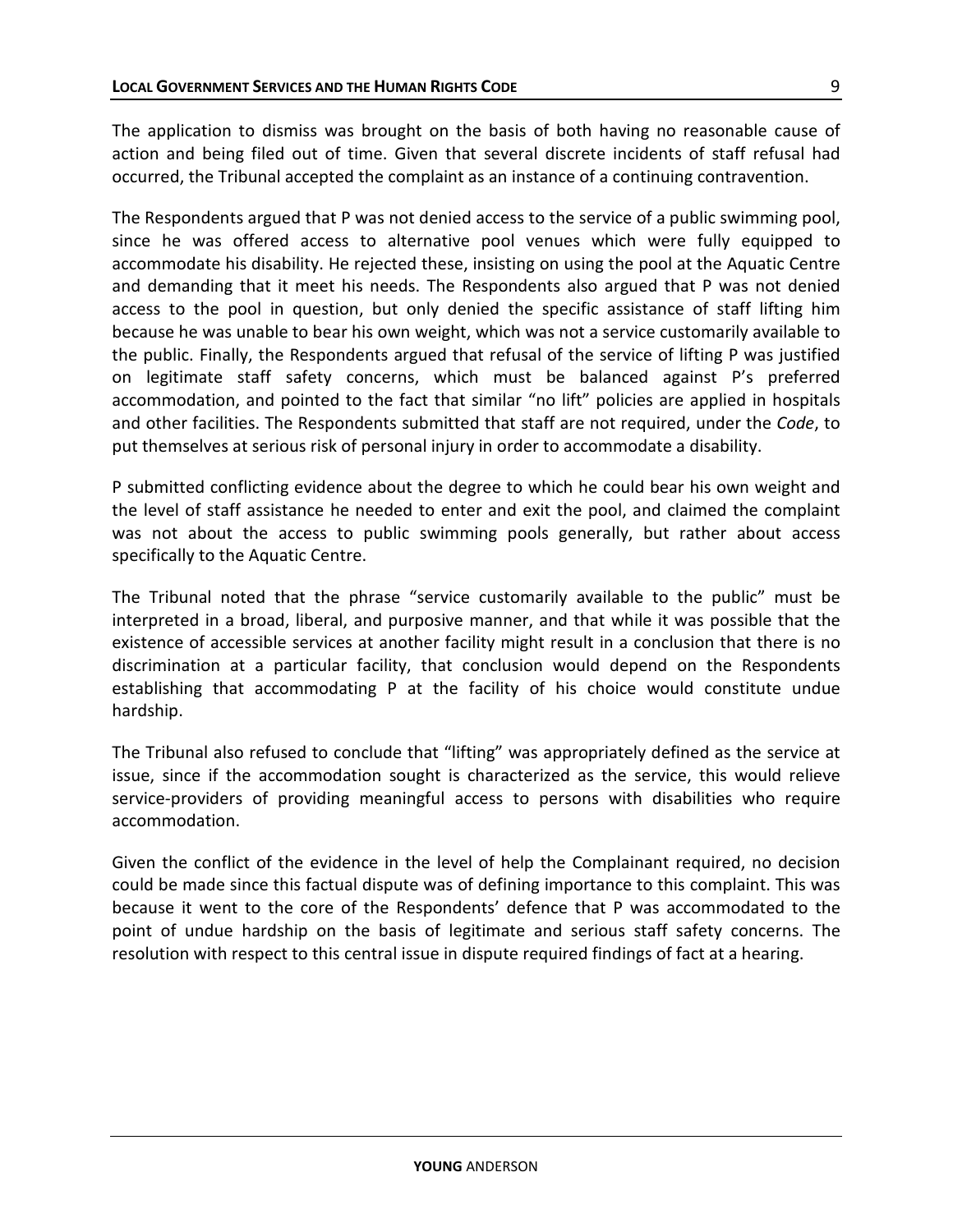## **IV. BYLAW ENFORCEMENT AND POLICING**

Another frequent area of human rights challenges to municipal action comes as a response to bylaw enforcement efforts. In some cases these challenges appear to be collateral attacks against the bylaw enforcement process, especially where enforcement is ongoing. Where there is another reasonable explanation, these complaints have not generally proceeded, although the Tribunal has shown a recent potential willingness to expand the "place of origin" grounds in a novel manner.

In *Joan William v. City of Kelowna and another*, 2012 BCHRT 8, William filed a complaint with the Tribunal, alleging that the City and its employee discriminated against her on the grounds of ancestry, colour, and race, contrary to ss. 8 and 13 of the *Code.*

William, a woman of Aboriginal ancestry, had applied for a job as a Community Care Worker with Interior Health. When she completed her interview, she was given a conditional offer of employment subject to a satisfactory criminal record check. The check disclosed a domestic incident which resulted in an arrest but no charges. The City employee provided this information to William's prospective employer, who decided that she was not a suitable candidate for the position. The employee thought he had advised William of the information before sending it to her prospective employer, which was required as part of the process. William alleged that she received no notification and believed that the employee did not contact her to disclose the information before sending it to Interior Health because he was a racist and wanted to thwart her chances of getting a job.

The City did not dispute that Ms. William was of Aboriginal origin and that she experienced adverse treatment in not obtaining the job, but submitted that there was no nexus between a prohibited ground of discrimination and the negative treatment alleged. The evidence was that the employee's detachment processed approximately 6,000 criminal record checks per year and it was unlikely that he would have any memory of a particular applicant, as well as being entirely possible he could have made an inadvertent error.

The Tribunal dismissed the complaint as having no reasonable prospect of success, finding that even if the employee could be presumed to have known about William's Aboriginal status when conducting a criminal record check, there was no reasonable prospect of establishing a nexus between her race, colour, or ancestry and the treatment by the employee.

In *Chen v. Surrey (City),* 2015 BCCA 57, the appellants, directors and employees of a recycling business in Surrey, who were of Chinese ancestry, complained that two City bylaw inspectors discriminated against them on the basis of race and place of origin. This appeal dealt with the issue of the legal test to be applied by the Tribunal in assessing whether a complaint discloses a continuing contravention such that untimely allegations of *Code* contraventions can be considered a part of a timely allegation of a *Code* contravention.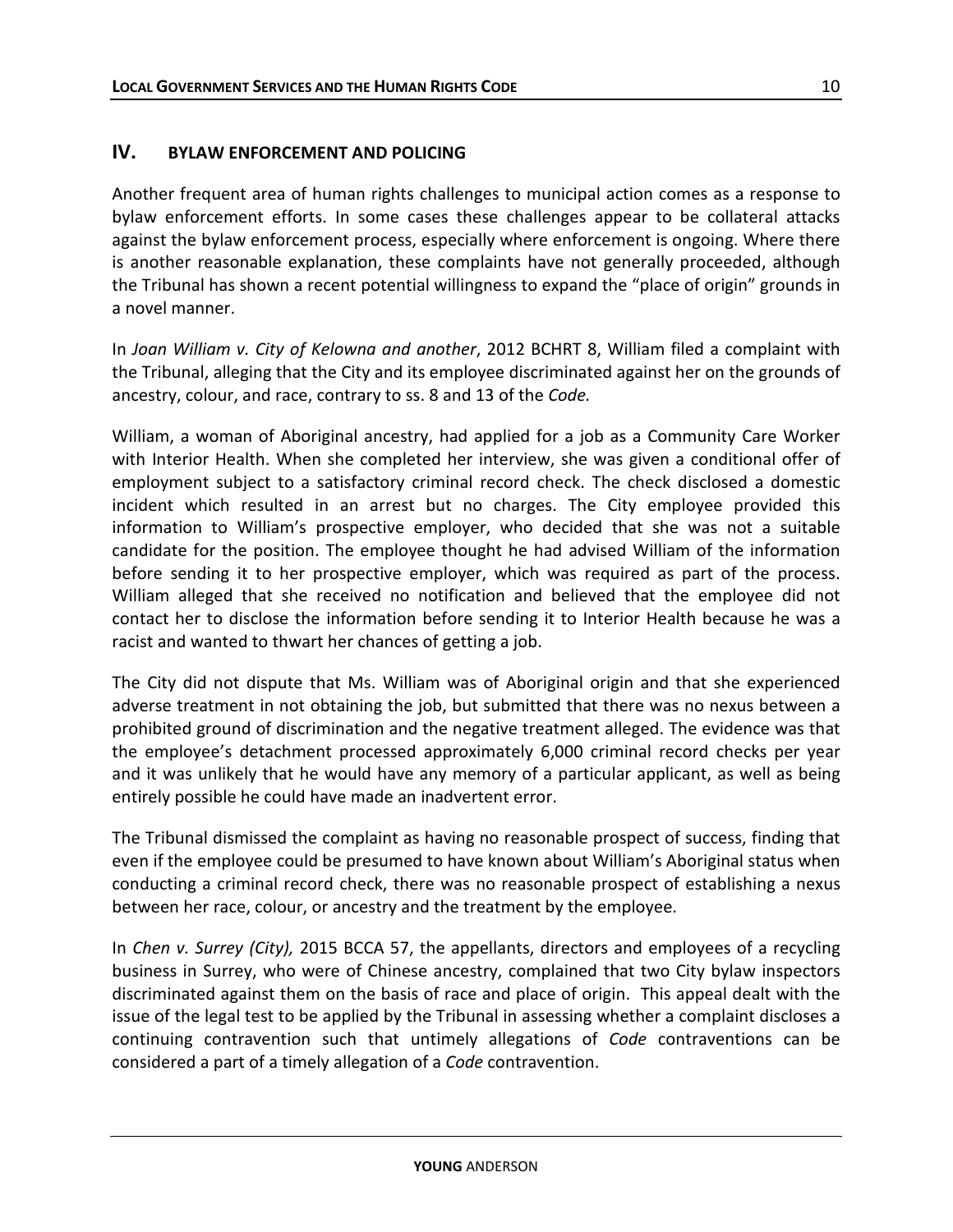The complaint alleged the discrimination commenced in May 2007, but it only listed details of specific alleged incidents occurring between October 2010 and June 21, 2011. The alleged incidents included using City vehicles to block the public entrance to the appellants' scrapyard, yelling at the appellants, ticketing them "for every possible bylaw infraction", making no effort to explain the bylaws in question or to assist the appellants in complying with them, conducting illegal searches and threatening to close the scrapyard.

The Tribunal decision in 2012 BCHRT 284 concluded that the complainants did not allege facts which, if proven, would establish that the bylaw officers' conduct was based on their race or place of origin, since the single timely allegation certainly did not set out such facts and the other allegations likely did not either. The Tribunal also reviewed the test for continuing contraventions, which require a succession or repetition of separate acts of discrimination of the same character, rather than one act of discrimination which may have continuing consequences, and concluded that this complaint did not disclose such a continuing contravention.

On judicial review (2014 BCSC 539), the appellants argued that the Tribunal should have considered only the timeliness argument, not the merits, and also applied the continuing contravention test improperly. The Court found that the legal test had been articulated correctly, and that the Tribunal's decision was not patently unreasonable and thus entitled to deference. The appellants further challenged these findings to the Court of Appeal.

On appeal, the appellants argued that all that is required for a complaint to be timely is that the complainant *allege* a continuing contravention, the last incidence of which occurred within six months of the complaint; in other words, the Tribunal had no discretion to determine whether the alleged contravention was a continuing contravention or not at that stage.

The Court of Appeal upheld the Tribunal and Supreme Court decision that the Tribunal had applied the arguable contravention test correctly: namely, there must be present acts of discrimination which could be considered as separate contraventions of the *Code*, not merely one act which may have continuing effects or consequences. Any other interpretation would render the gatekeeping power set out in s. 22 essentially meaningless.

Further, the Court of Appeal found that the Tribunal did not impermissibly weigh the likelihood that the appellants would be able to prove their case, but appropriately considered whether the alleged facts could arguably constitute a contravention *if they were proven.* The Tribunal's approach does not set an impossibly high standard, but requires the allegation of facts that could establish a nexus.

In *Freeman v. The City of Victoria and others,* 2015 BCHRT 107, Freeman filed a complaint against the City of Victoria and the Victoria Police Department ("VPD"), alleging discrimination due to place of origin and physical disability. The complaint arose from an incident in which the police stopped the vehicle owned by Freeman. The car bore Alabama license plates.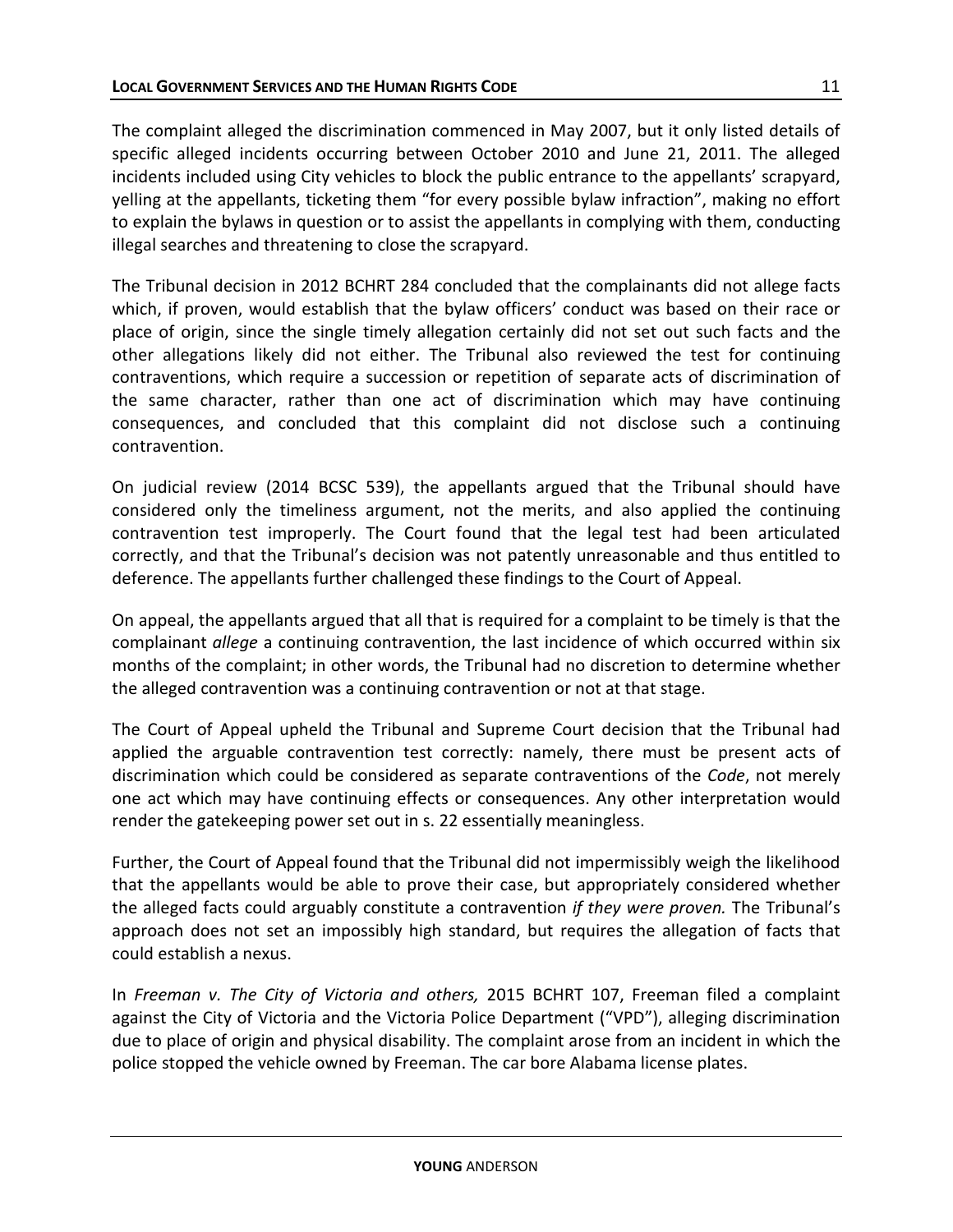The police officer stated that this was a "routine traffic stop", conducted because he reasonably believed that the vehicle had been in British Columbia continuously for more than two years, but had not been registered in British Columbia and did not appear to be validly insured as required by the *Motor Vehicle Act.* The police officer issued tickets to the Complainant, called for a tow truck for the car, removed the license plates, called a taxi for Freeman and explained what Freeman was required to do to register his car in British Columbia.

The City applied to dismiss a part of the complaint on the basis that the protected grounds of "place of origin" had not been made out. The City argued that there was no evidence of a nexus between the alleged ground of place of origin and the conduct of the officers in stopping Mr. Freeman's vehicle. It was accepted for the purposes of the application to dismiss that the conduct of a police officer stopping a vehicle is a service, and that Freeman experienced an adverse effect.

The Tribunal considered the definition of "place of origin" and noted that it is not equivalent to "place of residence". The interpretation of this ground is contextually based and must be linked to some element of an immutable characteristic such as ethnicity or ancestry. However, the Tribunal held that given the geographical remoteness of Alabama from Victoria, there was some possibility that the police officers may have perceived that persons from Alabama are, or may be sufficiently distinct as a group to engage the ground of place of origin. Given the relative lack of law on this issue, the Tribunal declined the application to dismiss the complaint on this basis*.* 

In *Kombo v. New Westminster*, 2012 BCHRT 386, Kombo filed a complaint against the City of New Westminster alleging discrimination on the basis of colour and place of origin*.* Kombo parked his vehicle on a street and, upon returning to it, encountered a parking patrol officer who was in the process of issuing him a ticket. He alleged that when he asked the office about whether tickets were issued on Sundays she responded, "You black people, you don't understand the law, this is Canada".

The patrol officer claimed that Kombo had threatened her and contacted the police. Later that day Kombo was called to the New Westminster Police Station and arrested for uttering threats. He was later released with no charges being laid.

The City filed an application to dismiss this complaint on the basis that it had no reasonable prospect of success, based on evidence that the patrol officer did not make the alleged racist comments and that during the above encounter, Kombo became verbally abusive, explicitly stating that he was threatening the officer. The evidence was also that the patrol officer gave Kombo the option to insert money into the meter and receive only a warning; the officer proceeded to issue a ticket only after Kombo refused to put money in the meter.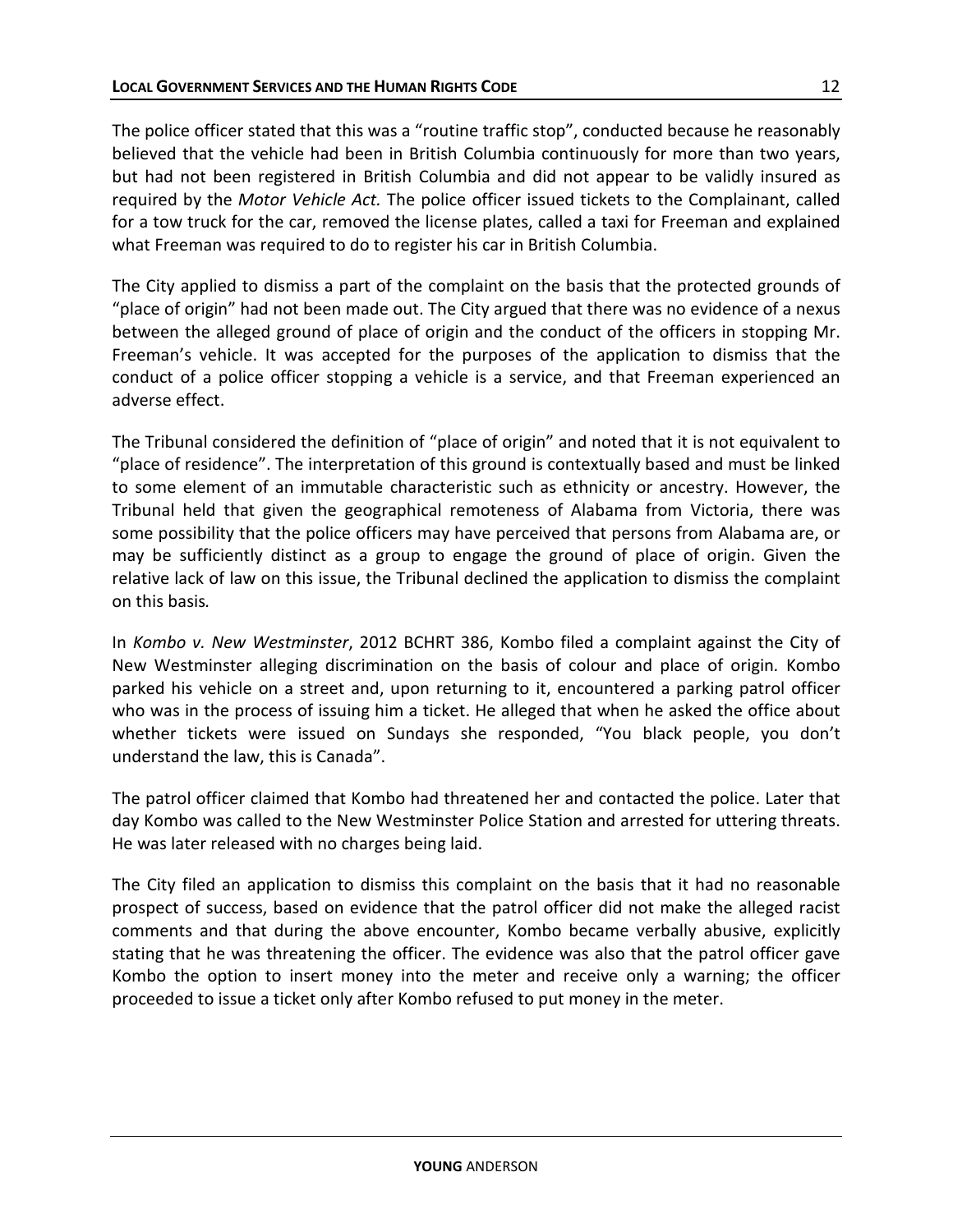The City argued that Kombo's complaint disclosed no nexus between his treatment and his colour or place of origin, as he failed to assert facts to support allegations that he was treated differently on the basis of a protected ground. The Tribunal ultimately dismissed the complaint under as having no reasonable prospect of success.

### **V. Conclusion**

The above cases illustrate the range of services that have been challenged by members of the public and we expect that this will only continue. While local governments have been successful in applications to dismiss many services complaints, it is clear that the Tribunal will carefully consider the service being offered by the local government and the impact on the complainant. Even where applicable bylaws or policies appear neutral (i.e,, zoning bylaws), local governments need to consider whether there is an adverse impact on an individual because of a ground set out in section 8 of the Code. If so, local governments will need to consider potential accommodations.